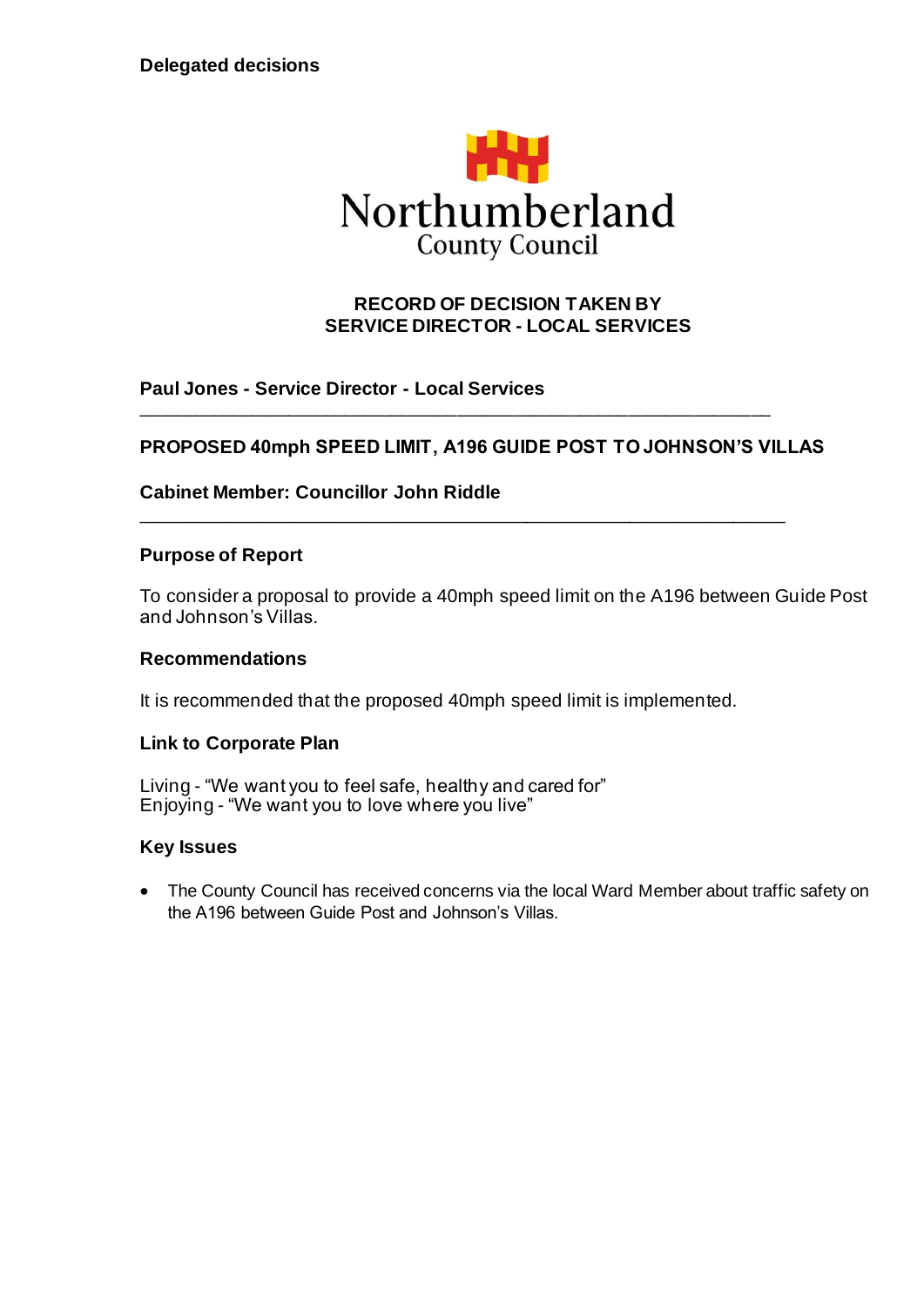# **Background**

- 1. The A196 west of Guide Post is currently subject to a 50mph speed limit following a number of road traffic accidents, including fatalities.
- 2. Concerns have since continued to be raised about the speed of traffic on the section between Guide Post and Johnson's Villas. The section in question is approximately 1km in length and is highlighted on the plan below.



- 3. There are 22 residential properties and a farm at Johnson's Villas. Consequently, there are many vehicle movements as traffic joins or leaves the A196.
- 4. There is a well-used foot/cycleway alongside the carriageway connecting Johnson's Villas to Guide Post. In addition, pedestrians must cross the road to access bus stops.
- 5. This section also includes an entrance and small parking area at Choppington Community Woods which is popular for recreation and attracts walkers from Guide Post who use the footway to reach the entrance.

# **Traffic Speeds & Accidents**

6. Speed survey data collected at Johnson's Villas in 2017 recorded the following:

|           | Average Speed | 85 <sup>th</sup> %ile Speed |
|-----------|---------------|-----------------------------|
| Eastbound | 48.4mph       | 55.3mph                     |
| Westbound | $43.4$ mph    | 49.8mph                     |

7. The speed data shows that traffic speeds are generally within the 50mph speed limit. Although the 85<sup>th</sup> percentile speed of eastbound traffic is high, it is below the level that would justify enforcement action by the Police.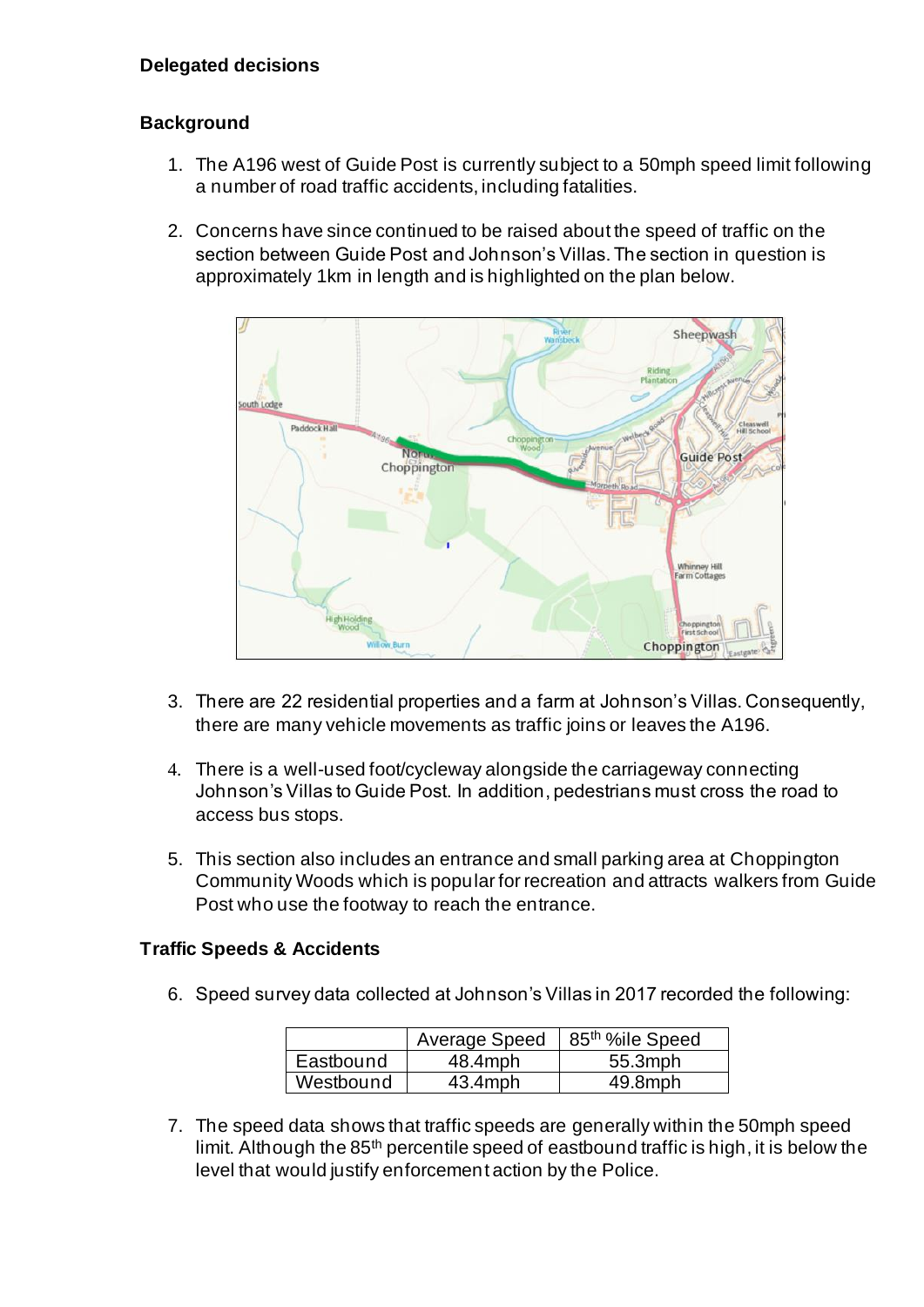- 8. Prior to the introduction of the 50mph speed limit in 2017 there were 24 recorded injury accidents in the section under consideration. Since then, the number of accidents has reduced significantly. However, two further serious inju ry accidents have occurred, one in December 2019, the other in June 2020.
- 9.

#### **Assessment**

- 10.Guidance on speed limits is set out in "Setting Local Speed Limits" (DfT Circular 01/2013). Section 7.2 relates to single carriageway rural roads. Paragraph 126 states "*The choice of speed limits should take account of whether there is substantial roadside development and whether the road forms part of a recognised route for vulnerable road users, including whether there is a footway.*"
- 11.It goes on to state in Table 2 that 40mph speed limits should apply "*where there are many bends, junctions and accesses, substantial development, a strong environmental or landscape reason, or where there are considerable numbers of vulnerable road users.*"
- 12.As described earlier, there is residential development at Johnson's Villas. There are also vulnerable road users (pedestrians and cyclists) present, as well as a number of junctions and accesses. There have also been further serious injury accidents. It is therefore considered that a 40mph speed limit is appropriate.
- 13. Statutory consultees were informed of the proposal to implement the 40mph speed limit. No responses were received, however, the local Ward member supports the proposal.
- 14. It is therefore recommended that the proposed 40mph speed limit is implemented.

| <b>Policy</b>                            | The proposal is in accordance with relevant quidance.                                                                                            |  |
|------------------------------------------|--------------------------------------------------------------------------------------------------------------------------------------------------|--|
| <b>Finance and</b><br>value for<br>money | The proposal will be funded via the Local Transport Plan<br>Programme with a contribution from the members Local<br>Improvement Schemes funding. |  |
| Legal                                    | Motorists will be required to comply with the Traffic Regulation<br>Order.                                                                       |  |
| <b>Procurement</b>                       | <b>None</b>                                                                                                                                      |  |
| Human<br><b>Resources</b>                | <b>None</b>                                                                                                                                      |  |
| <b>Property</b>                          | None                                                                                                                                             |  |

#### **Implications Arising out of the Report**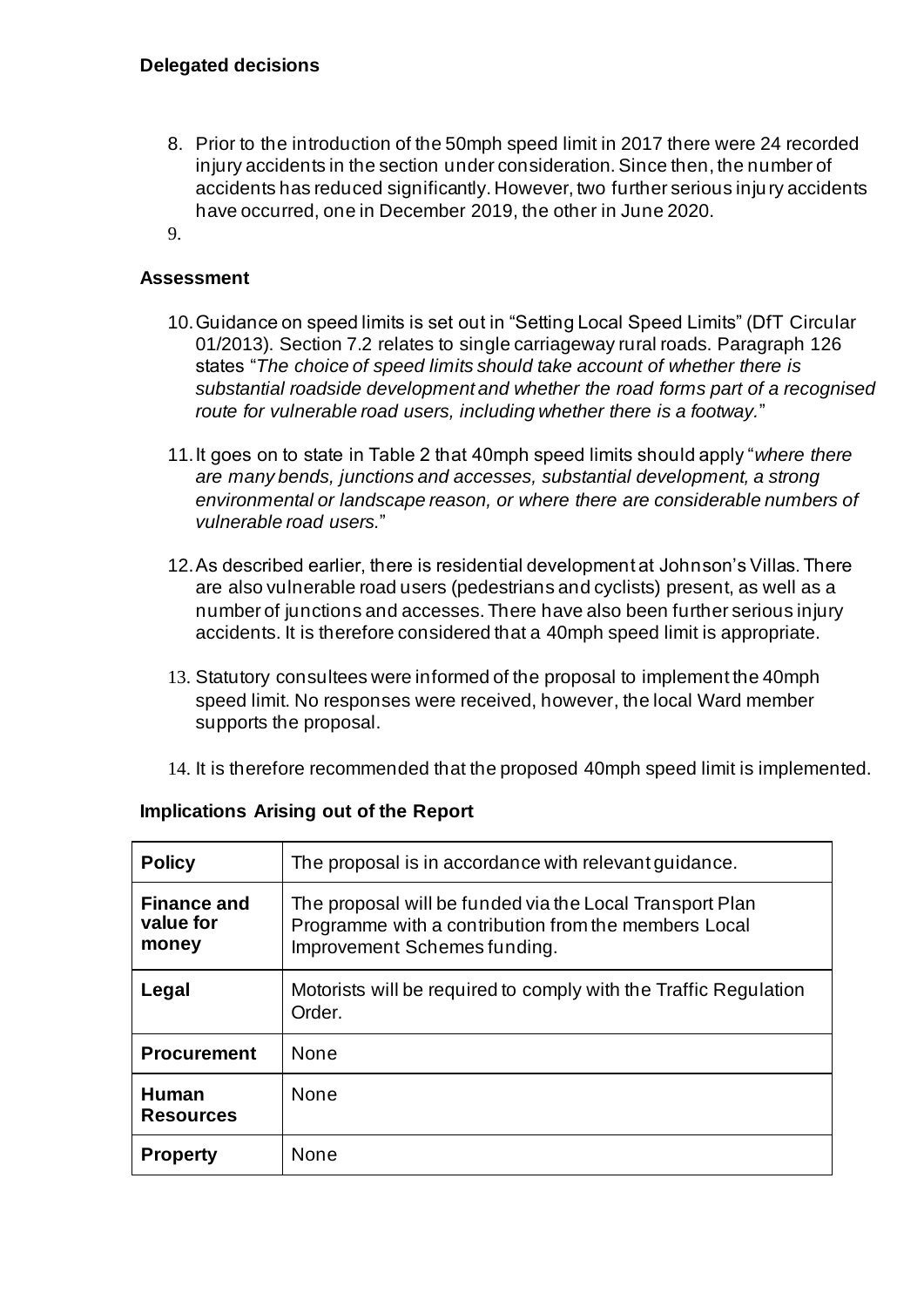# **Delegated decisions**

| <b>Equalities</b>                                                             | None                                      |  |
|-------------------------------------------------------------------------------|-------------------------------------------|--|
| (Impact)<br>Assessment<br>attached)                                           |                                           |  |
| $Yes$ $\Box$<br>$\overline{\mathsf{A}}$ o $\overline{\mathsf{A}}$<br>N/A<br>П |                                           |  |
| <b>Risk</b><br><b>Assessment</b>                                              | None                                      |  |
| &<br><b>Crime</b><br><b>Disorder</b>                                          | None                                      |  |
| <b>Customer</b><br><b>Consideration</b>                                       | Statutory consultees have been consulted. |  |
| Carbon<br>reduction                                                           | None                                      |  |
| <b>Wards</b>                                                                  | Choppington                               |  |

### **Background papers:**

File ref**:** HO206880

#### **Report sign off.**

#### *Authors must ensure that relevant officers and members have agreed the content of the report:*

|                          | initials |
|--------------------------|----------|
| <b>Finance Officer</b>   | n/a      |
| Monitoring Officer/Legal | n/a      |
| <b>Human Resources</b>   | n/a      |
| Procurement              | n/a      |
| LT.                      | n/a      |
| <b>Director</b>          |          |
| Portfolio Holder(s)      |          |

# **Author and Contact Details**

Report Author *Richard McKenzie – Senior Programmes Officer*

\_\_\_\_\_\_\_\_\_\_\_\_\_\_\_\_\_\_\_\_\_\_\_\_\_\_\_\_\_\_\_\_\_\_\_\_\_\_\_\_\_\_\_\_\_\_\_\_\_\_\_\_\_\_\_\_\_\_\_\_\_\_\_\_\_\_\_